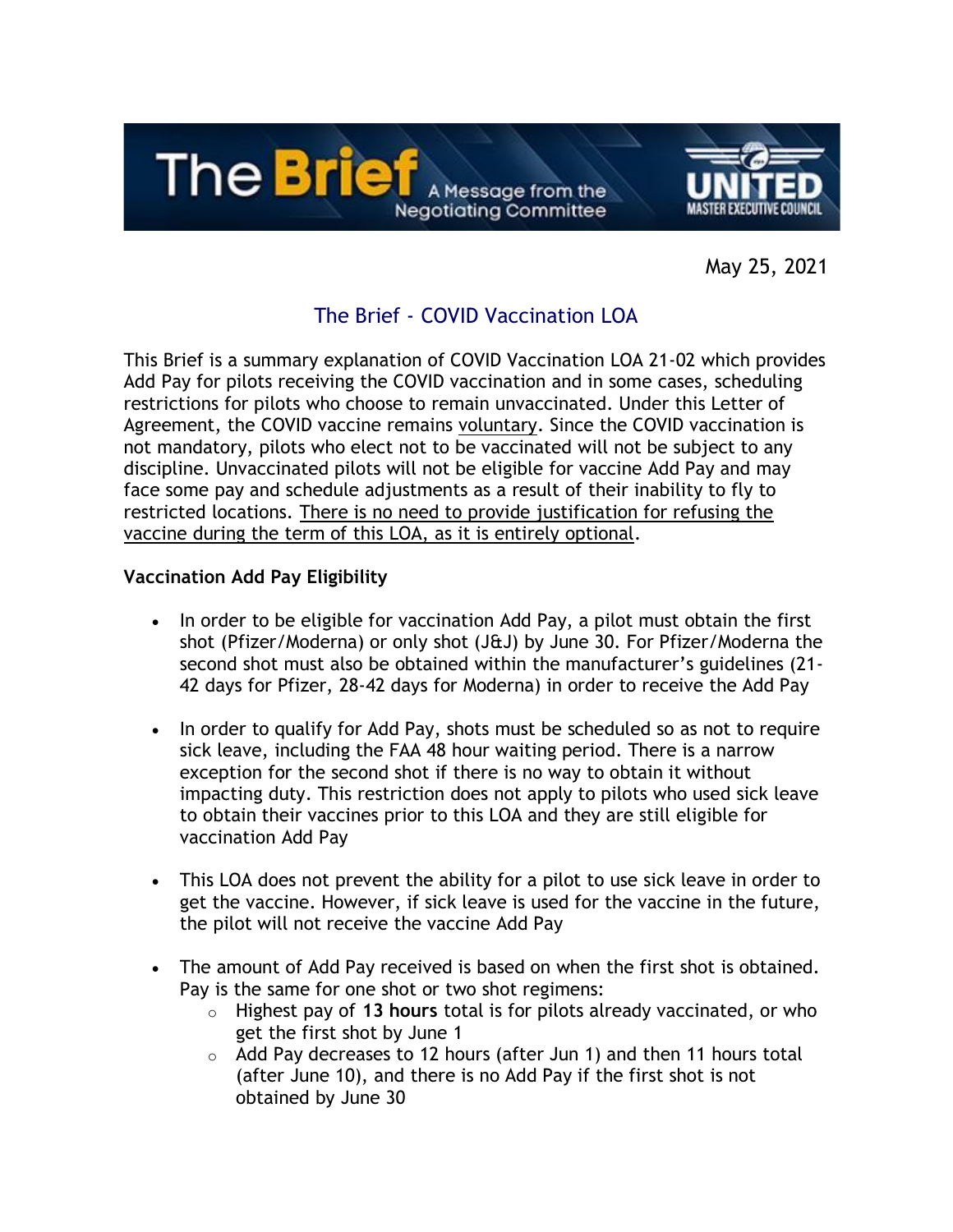- $\circ$  Exceptions are made for extenuating circumstances, pilots on leave, and newly hired pilots to be paid after the June 30 deadline
- If a booster shot is required, then it provides one additional hour of Add Pay
- Pilots on a leave of absence have 14 days upon returning to work to receive the first shot (or only shot if J&J) and still receive Add Pay
- Pilots must upload their Proof of Vaccination within seven days of date of signing if already vaccinated, or within seven days of each shot after date of signing

### **Adverse Reactions to COVID Vaccination**

• If a Pilot demonstrates an adverse reaction due to the vaccine, they will be provided up to 90 days of Company-paid drops and then can transition directly to LTD (no waiting period, no requirement to burn sick leave down to 120 hours) and will be eligible for up to the higher monthly LTD cap of \$11,000 provided in LOA 20-05

### **Scheduling Procedures for Unvaccinated Pilots**

- June and July are normal bid periods in accordance with the UPA, and these LOA procedures are effective with the August bid period
- PBS continues to award normally
- An unvaccinated pilot will be removed from a trip requiring vaccination 14 days prior without pay and the days underlying the dropped trip will be blocked preventing any pick ups. If the pilot obtains a full vaccination regimen the underlying block will be removed
- A Reserve will be removed from the trip requiring vaccination and all underlying days will be dropped with loss of MPG
- There is an exception possible for trips that touch defined Holidays plus or minus one day, with Company option to pay protect with a **20-F-1** obligation (like AV, replacement trip, etc.)
- Inside 14 days from departure, an unvaccinated pilot will be blocked from trading into trips that require vaccination
- If an unvaccinated pilot has had unpaid drops in three separate bid periods, additional steps will be taken to reduce the likelihood that PBS will award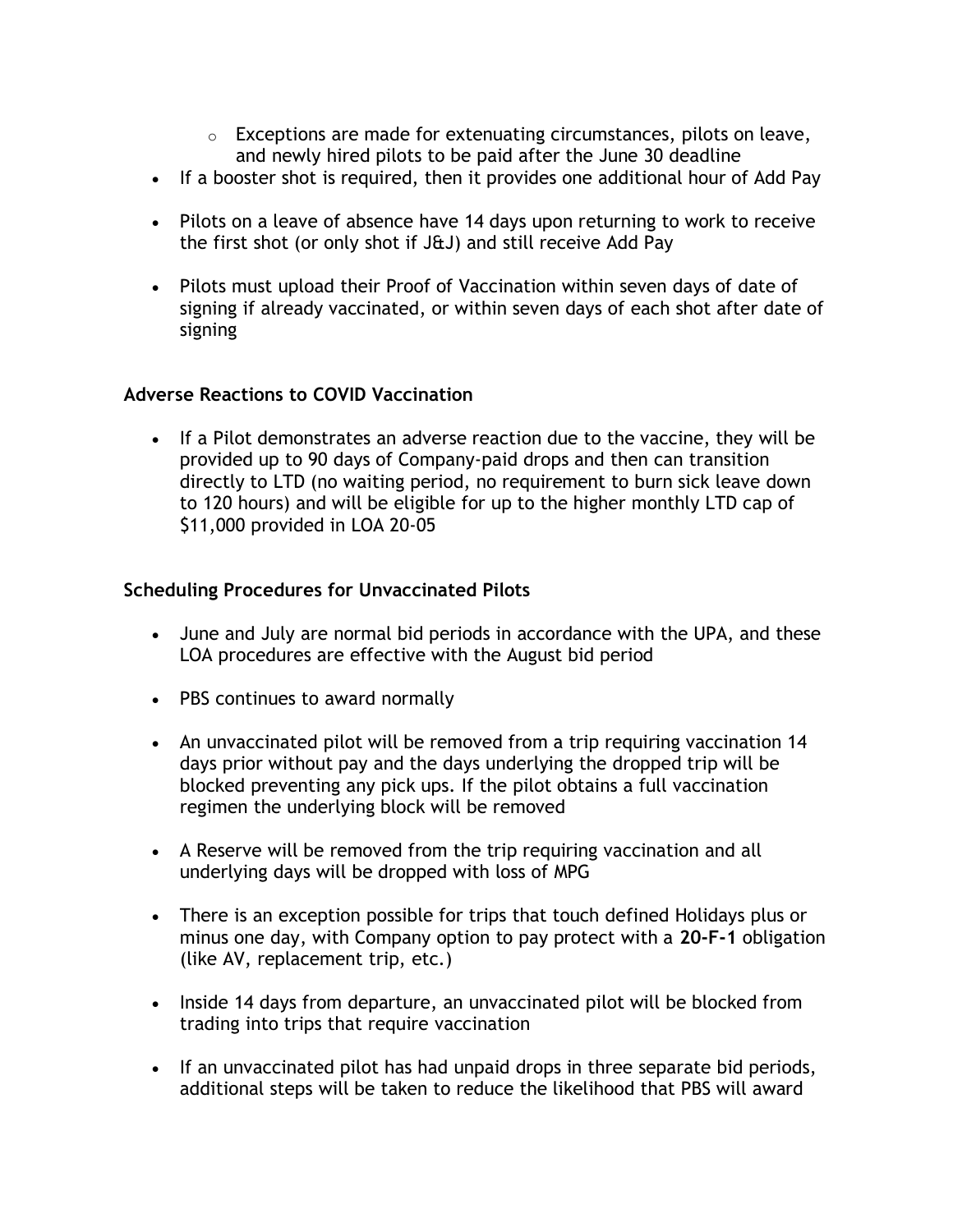trips that require vaccination. This restriction will not impact PBS awards for vaccinated pilots

- There must be mutual agreement to add or remove destinations that is subject to an expedited arbitration process for any disagreements. Beginning in August, unless conditions drastically improve, the following initial destinations will be restricted: Argentina, Colombia, India, Peru, Brazil, Chile, China, and Taiwan. In addition, if a destination government mandates the vaccine it will be included on this list
- Note that China and Taiwan will only be restricted if the Company is able to get permission from those governments to allow vaccinated pilots to layover at normal hotels instead of government facilities
- In the event a category has too few vaccinated pilots to cover trips, the Company can require that only vaccinated pilots are eligible for TDY into that category

Respectfully,

UAL MEC Negotiating Committee

Jeff Brown Dan Fandrei Adrian Rivero

## LOA 21-02 COVID Vaccinations

#### *Pending Signatures, final signed and dated LOA will be posted on the MEC Website*

THIS LETTER OF AGREEMENT is made and entered into in accordance with the provisions of Title II of the Railway Labor Act, as amended, by and between UNITED AIRLINES, INC. (hereinafter referred to as the "Company") and the AIR LINE PILOTS in the service of UNITED AIRLINES, INC., as represented by the AIR LINE PILOTS ASSOCIATION, INTERNATIONAL (hereinafter referred to as the "Association").

WHEREAS, the Company and Association (hereinafter referred to as the "Parties") seek to incentivize Pilots to become fully vaccinated against COVID; and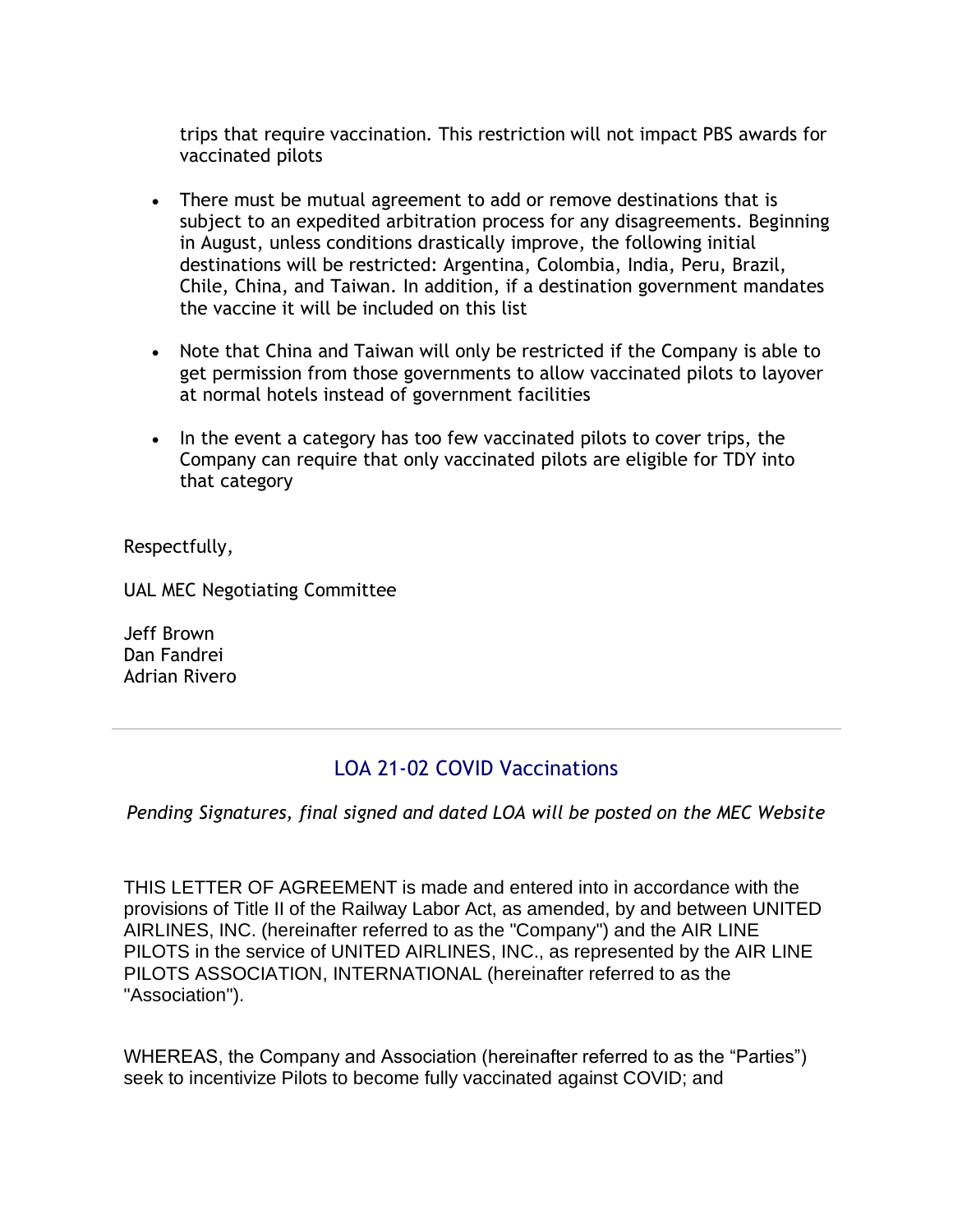WHEREAS, the Parties seek to implement efficient mechanisms to maximize Pilot safety and security on layovers and minimize operational disruptions should foreign governments implement vaccination or other burdensome requirements on crews operating into those locations;

NOW THEREFORE, the Parties agree as follows:

- A. The decision to take a COVID vaccination shall remain a voluntary election on behalf of each individual Pilot. Nothing in this Agreement shall be construed as the Company requiring individual Pilots to become vaccinated against COVID or to inform the Company of their vaccination status, other than to access the benefits herein.
- B. Add Pay for Completed COVID Vaccinations
- 1. A Pilot who completes all doses of an FAA-authorized vaccine as required by the manufacturer within the manufacturer's maximum recommended time frame (a "Completed COVID Vaccination") shall be provided Add Pay as follows:
	- a. The Pilot shall be entitled to thirteen (13) hours of Add Pay if the Pilot has already completed or completes the first (1st) dose in the vaccination process on or before June 1, 2021;
	- b. The Pilot shall be entitled to twelve (12) hours of Add Pay if the Pilot completes the first (1st) dose in the vaccination process between June 2, 2021 and June 10, 2021, inclusive; or
	- c. The Pilot shall be entitled to eleven (11) hours of Add Pay if the Pilot completes the first (1st) dose in the vaccination process between June 11, 2021 and June 30, 2021 (or as provided in Paragraph B.1.d), inclusive.
	- d. Treatment of Pilots in Inactive Status and New Hire Pilots
		- i. A Pilot who is on leave or other inactive status (excluding Pilots on a Permanent Voluntary Separation Leave ("P-VSL")) for any amount of time between the date of signing of this Agreement and June 30, 2021 shall have an additional fourteen (14) days to obtain the first (1st) dose in the vaccination process. Such period shall begin on July 1, 2021 or, if the Pilot is in an inactive status as of July 1, 2021, the first (1st) day the Pilot returns to Active Service.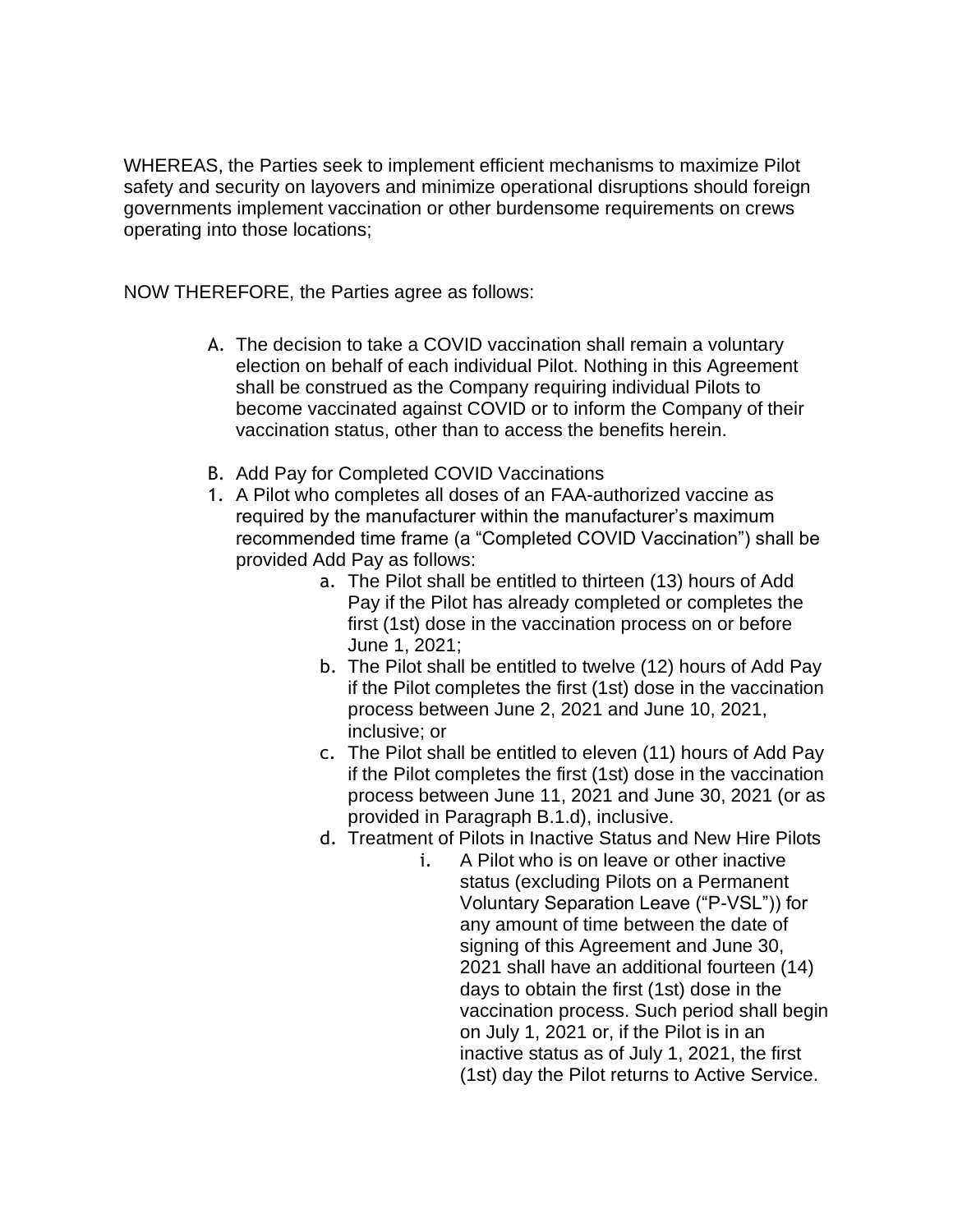- ii. A new hire Pilot shall have thirty (30) days after the Pilot's date of hire in order to complete the first (1st) dose in the vaccination process and be eligible for Add Pay in accordance with this Agreement, unless vaccination has become a requirement of the new hire Pilot's employment.
- iii. The System Chief Pilot, with consultation from Corporate Medical, may grant an extension of the June 30, 2021 deadline in Paragraph B.1.c to a Pilot with extenuating circumstances related to the vaccine (e.g., a prior COVID treatment or who is experiencing active COVID symptoms during the time frame) that prevents the Pilot from completing a COVID vaccination within the specified time frame.
- iv. The amount of Add Pay for such Pilots shall be based on the date of vaccination (as set forth in Paragraphs B.1.a – B.1.c) regardless of the Pilot's status (Active or inactive) at the time of the vaccination.
- 2. In order to receive Add Pay for a Completed COVID Vaccination, a Pilot must complete at least one (1) day of Active Service between the date of signing of this Agreement and the last day for which this Agreement is in effect, inclusive.
- 3. A Pilot must complete the vaccination process (i.e., one (1) or two (2) injections depending upon manufacturer, within the manufacturer's maximum recommended time frame) in order to receive Add Pay for a Completed COVID Vaccination.
	- a. A Pilot who already started or completed the vaccination process on or before the date of signing of this Agreement must upload their CDC COVID-19 Vaccination Record Card or international equivalent ("Proof of Vaccination") to the Company website within seven (7) days following the date of signing of this Agreement.
		- i. A Pilot who is in an inactive status as of the date of signing of this Agreement must upload their Proof of Vaccination to the Company website within seven (7) days of their return to Active Service, if the Pilot received the first (1st) dose prior to their return to Active Service.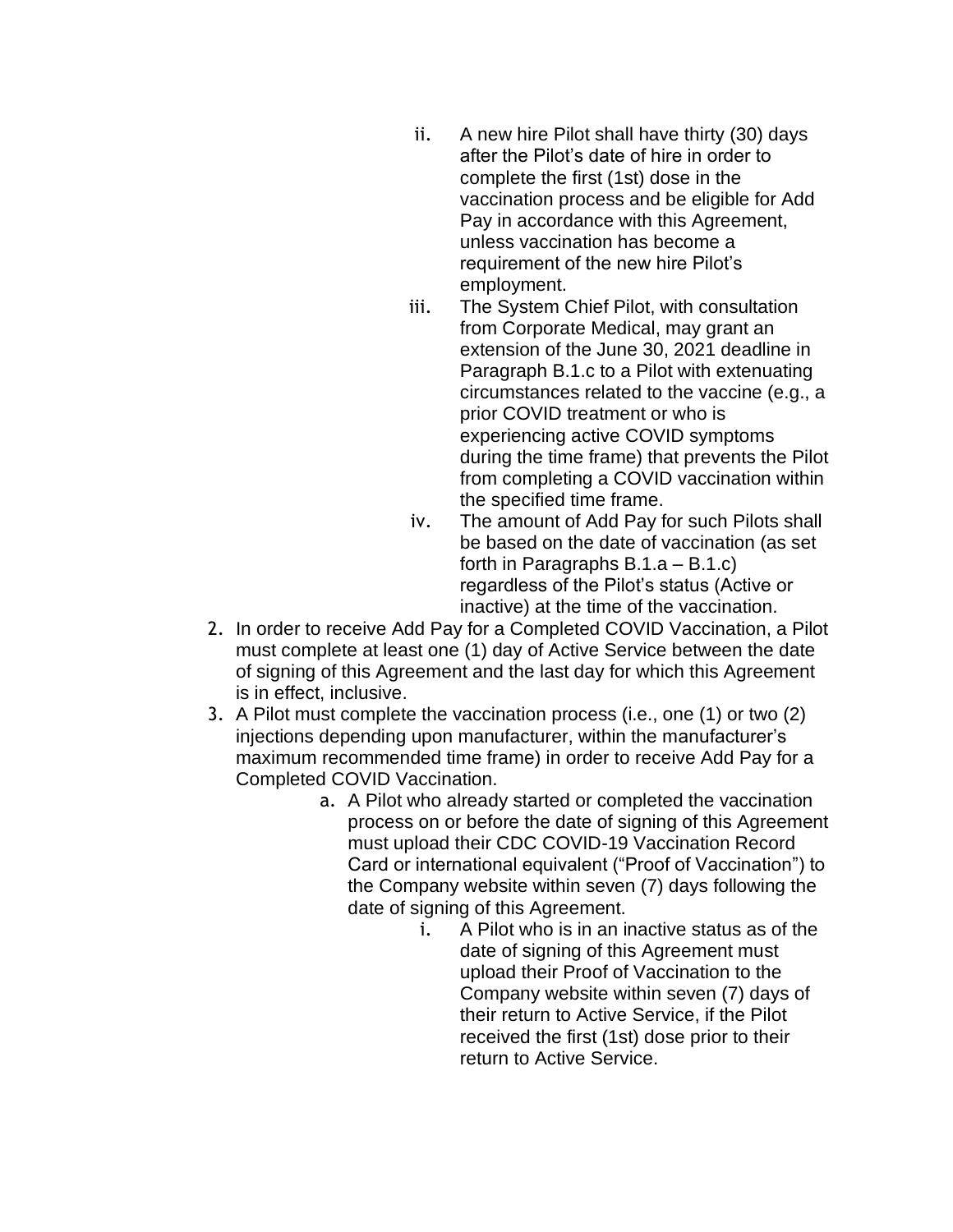- b. A Pilot must upload their Proof of Vaccination to the Company website within seven (7) days after each dose of the vaccine taken after the date of signing of this Agreement.
- c. A Pilot who does not begin the vaccination process in accordance with the dates set forth in Paragraph B.1, who does not complete the vaccination process within the timelines set forth by the manufacturer, or who does not upload their Proof of Vaccination to the Company website in a timely manner shall not receive Add Pay for a Completed COVID Vaccination.
- 4. Pilots who receive a COVID booster dose necessary to maintain status as fully vaccinated shall receive one (1) hour of Add Pay for the first (1st) such booster during the effective period of this Agreement. A Pilot who utilizes sick leave to take the COVID booster dose (including any post-dose period mandated by the FAA) shall not be eligible to receive such Add Pay.
- 5. Use of Sick Leave for COVID Vaccinations
	- a. A Pilot who begins the vaccination process after the date of signing of this Agreement shall schedule such vaccination to avoid interference with scheduled Trips or Reserve availability. A Pilot who utilizes sick leave for a first (1st) vaccine dose (including any FAA-mandated post-dose period) after the date of signing of this Agreement shall not be eligible to receive Add Pay for a Completed COVID Vaccination.
	- b. A Pilot who demonstrates that a second (2nd) vaccine dose (including any FAA-mandated post-dose period) cannot be scheduled at any point during the manufacturer's recommended maximum time frame so as not to impact Trips already on the Pilot's schedule as of the date of signing of this Agreement, Reserve days, training, or landings class may use available sick leave and will still be eligible to receive pay for a Completed COVID Vaccination. A Pilot who voluntarily modifies their schedule after the date of signing of this Agreement in order to prevent an available period to take a second (2nd) dose shall not be eligible to receive Add Pay for a Completed COVID Vaccination.
- 6. Add Pay due for a Completed COVID Vaccination shall be earned upon submission of Proof of Vaccination to the Company and considered as compensation earned during the Bid Period in which the Pilot submitted Proof of Vaccination (first payment will be on the July mid-month check). All Add Pay shall be paid at the Pilot's June 29, 2021 blended rate.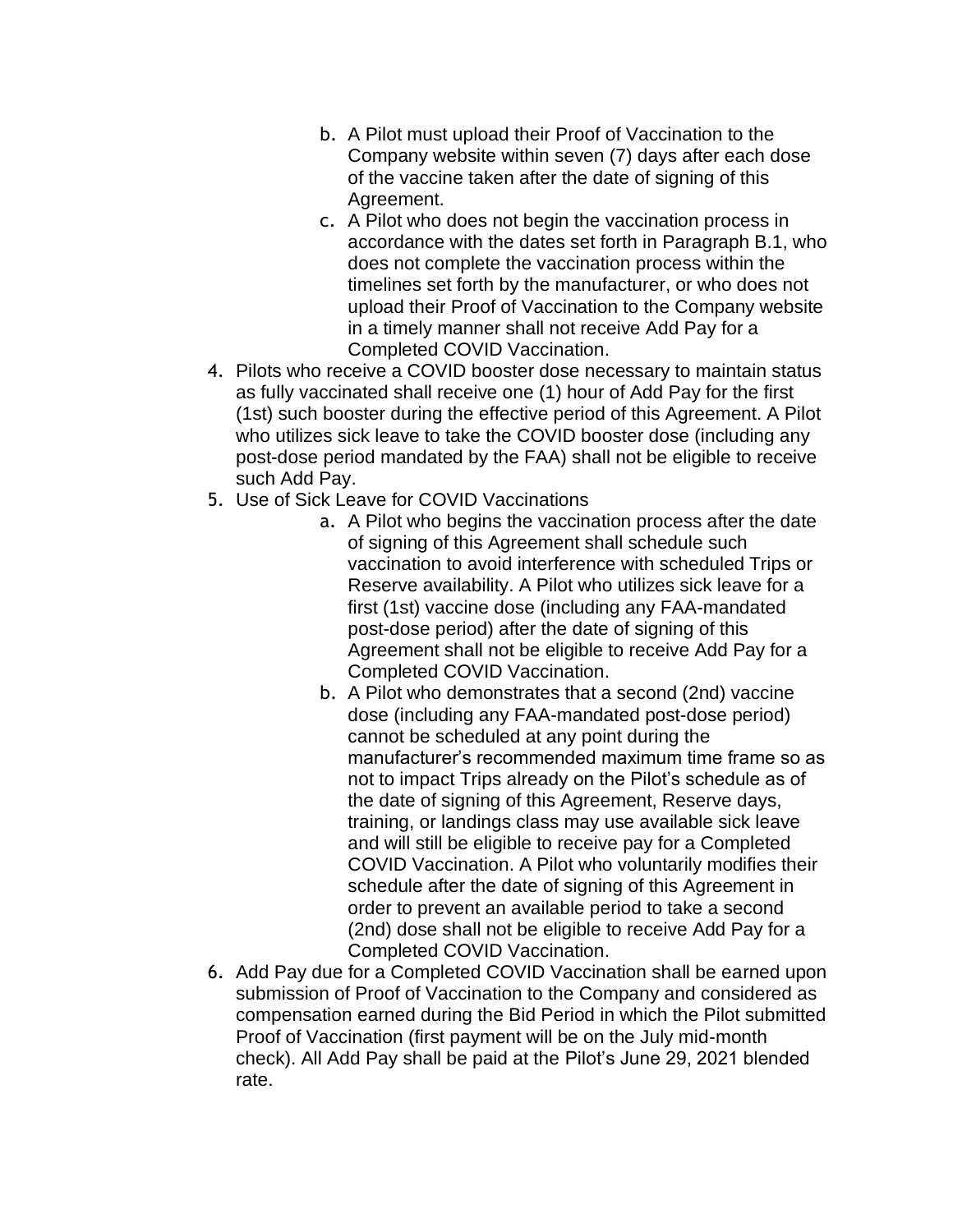- C. Adverse Reactions to COVID Vaccinations
- 1. If a Pilot suffers a medically-documented adverse reaction to COVID vaccination that prevents the Pilot from exercising the privileges of a First Class Medical Certificate, the Company shall provide Companypaid drops (PDCP) until such time as the Pilot is able to exercise the privileges of a First Class Medical Certificate. Such period shall not exceed ninety (90) days. For Instructors and Evaluators, Section 23-A-4-a applies.
- 2. Following the ninety (90) day period set forth in Paragraph C.1, above, the Pilot shall be immediately eligible for long-term disability benefits.
	- a. Such Pilot shall not be subject to the sick leave provisions of Section 24-H-6-a-(2).
	- b. Such Pilot shall be eligible for the increased benefit provided in Letter of Agreement No. 20-05 "Pandemic Recovery" regardless of the Pilot's actual date of disability.
- D. Scheduling Provisions
- 1. There will be no restrictions to PBS awarding based on a Pilot's vaccination status, except as outlined in Paragraph D.9, below.
- 2. A "Vaccinated Pilot" is a Pilot who has completed all required doses of a vaccine, completed the required fourteen (14) day post-vaccination period, and submitted Proof of Vaccination to the Company. An "Unvaccinated Pilot" is a Pilot who is not a Vaccinated Pilot.
- 3. A Pilot is not permitted to trade into Trips that contain a Flight Segment(s) that requires vaccination ("Restricted Segment(s)", as defined in Paragraph D.12, below) unless the Pilot will be a Vaccinated Pilot as of the scheduled Departure date of the first Restricted Segment.
	- a. Example*:* A Trip departing on August 20 contains a Restricted Segment departing on August 22. The Pilot will be prohibited from being awarded a trade into the Trip after 2359 local time on August 8 unless the Pilot has provided proof they completed vaccination on or before August 8.
- 4. An Unvaccinated Pilot with a Trip that contains a Restricted Segment(s) will be removed without pay from that Trip fourteen (14) days prior to the scheduled Departure date of the first Restricted Segment within the Trip, in accordance with Section 20-A-5-d-(4).
	- a. The underlying days of the dropped Trip will be blocked with DNF (or a similar code) that prevents trading into or picking up any other Trip(s) operating on the underlying blocked days. This code will be removed when the Pilot provides Proof of Vaccination.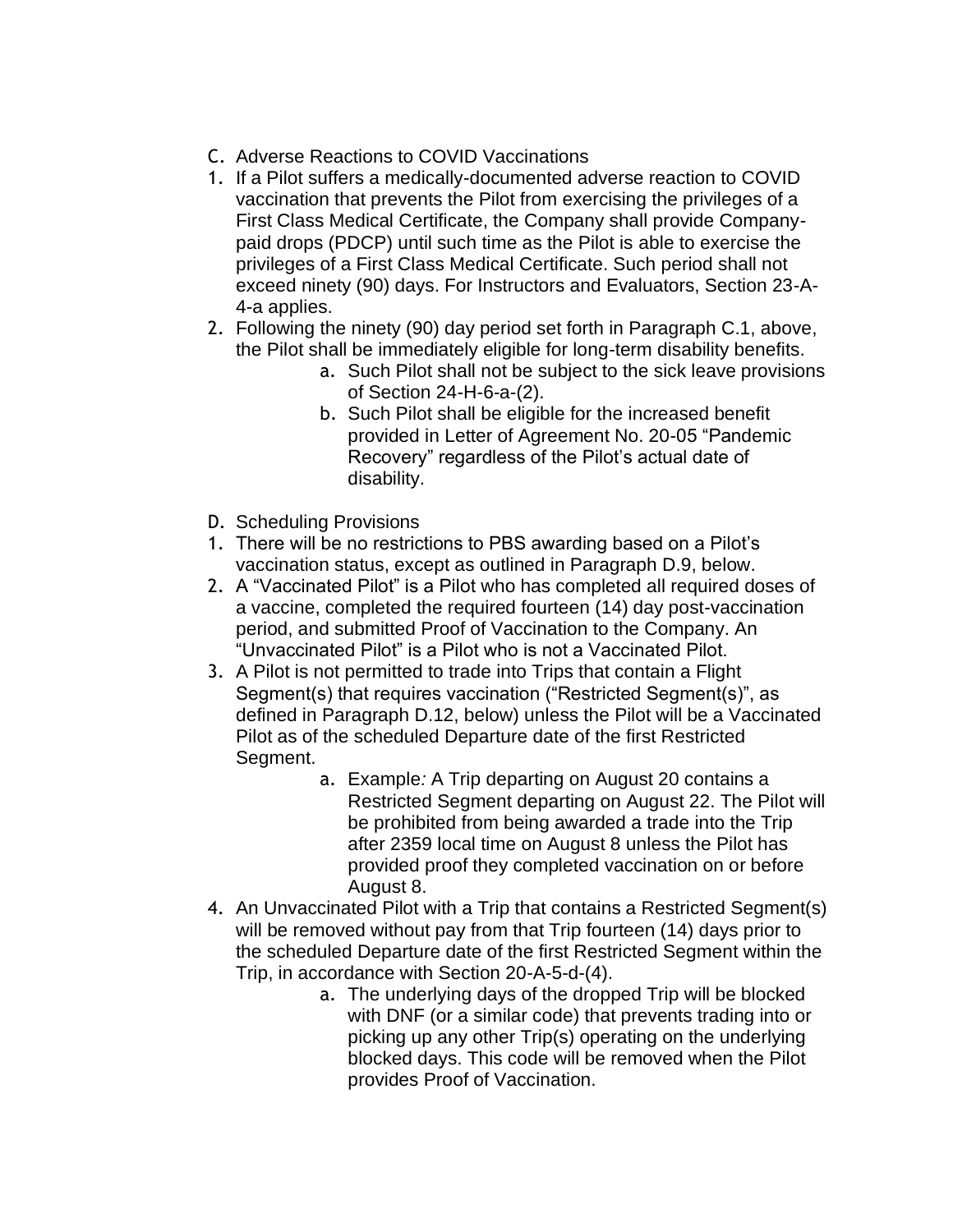- b. In order to utilize the unpaid drop and blocked day process described herein, the Company will be subject to the timeline described in Section 20-D-4-e. Specifically, if the Company fails to remove the Trip by the Section 20- D-4-e deadline, the Pilot's PTC will not be reduced, and the Pilot will be subject to Section 20-F-1 obligations.
	- i. Example: An Unvaccinated Pilot has a 4-day Trip departing on September 20 which contains a Restricted Segment departing on September 22. If the Pilot has not provided proof of completed vaccination to the Company by 2359 CT on September 8, the Pilot will be removed from the Trip without pay, and September 20-23 (the underlying days of the Trip) will be blocked on the Pilot's schedule.
	- ii. Example: An Unvaccinated Pilot has a 4-day Trip departing on September 20 which contains a Restricted Segment departing on September 22. If the Pilot has not provided proof of completed vaccination to the Company by 2359 CT on September 8, the Pilot should be removed from the Trip without pay, and September 20-23 (the underlying days of the Trip) should be blocked on the Pilot's schedule. However, if the Company fails to remove the pilot by 2359 CT on September 10 (the deadline set forth in Section 20-D-4-e), the Trip will be removed, but the Pilot will not have a reduction in PTC and the Pilot will be subject to Section 20-F-1 obligations.
- c. If a new Restricted Segment is designated within fourteen (14) days of the Departure date of the Restricted Segment, the Section 20-D-4 process shall be applied to the Trip and the time Pilots in any affected Categories are notified of the revised designation (such as by a CCS message) will be imputed as the time the error occurred.
- 5. Notwithstanding Paragraph D.4, above, if the Trip that is removed is scheduled to operate on a Holiday, or the day before or after the Holiday, the Company may elect to apply the provisions of Section 20- F-1-a to the dropped Trip, resulting in PTC protection and subjecting the Pilot to Section 20-F-1-a obligations (e.g., reassignment, replacement flying, AV days, Field Standby, etc.). The Company may elect on which Holidays and in which Categories to exercise this right,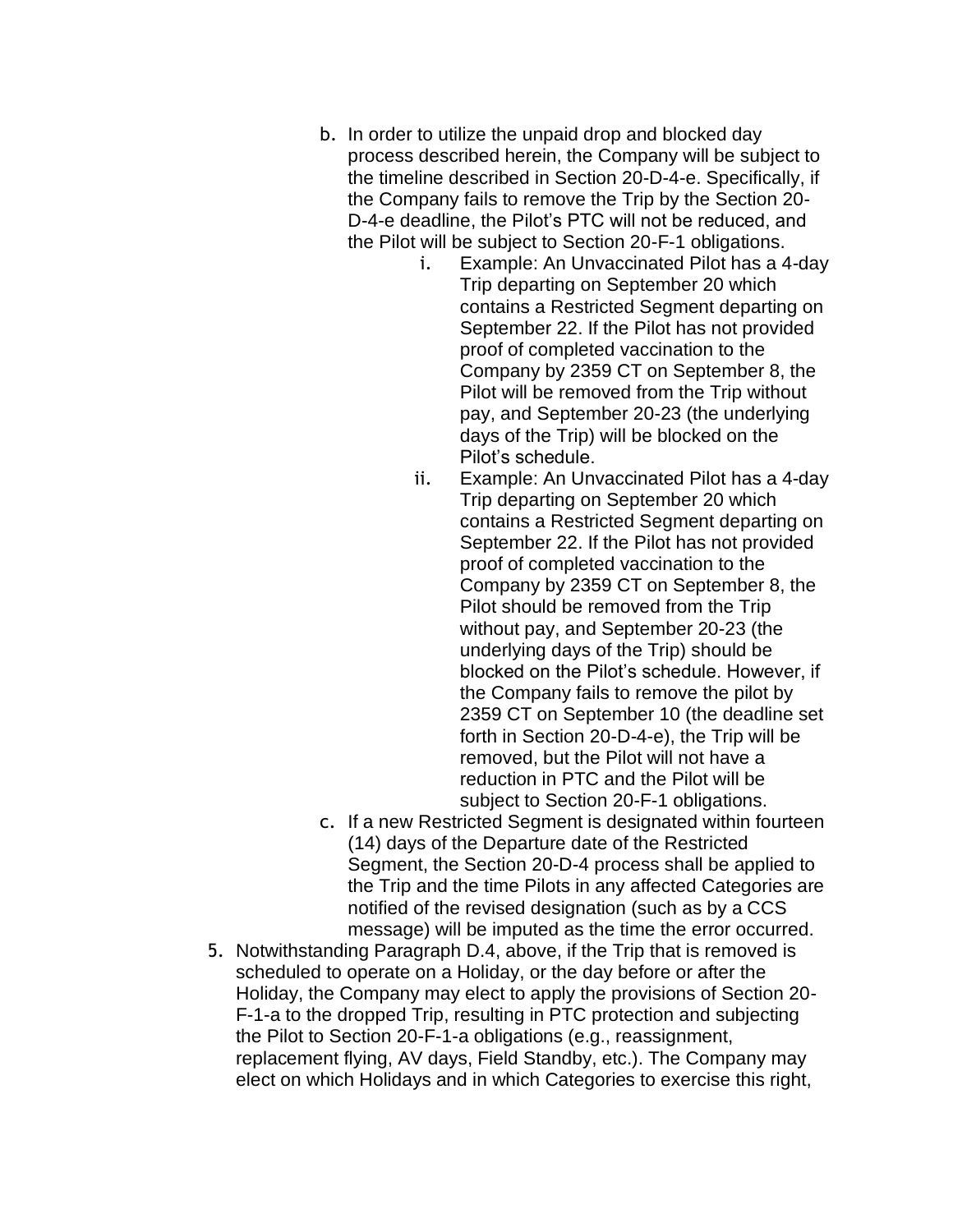but in doing so the Company shall apply this option consistently within each Category for that Holiday (i.e., Section 20-F-1 will be applied to all CLE 787 FOs with Holiday Trips removed or applied to no CLE 787 FOs for that Holiday).

- 6. Reserve Pilots will be assigned in FIFO order following all UPA procedures. If an Unvaccinated Pilot on Reserve is assigned a Trip that contains a Restricted Segment, the Trip will first be assigned normally, including moving days off (if required). The Trip will then be dropped without pay, and all underlying Reserve days will be unpaid and blocked, reducing MPG for each day. Any moved days off will remain moved. A Reserve Pilot will not be placed in Dependability Monitoring for removal from an assigned Trip in accordance with this Paragraph, so long as the Reserve was otherwise able to perform duty on the Reserve day.
- 7. Notwithstanding Paragraph D.6, above, if the Trip that is removed is scheduled to operate on a Holiday, or the day before or after the Holiday, the Company may elect to apply the unpaid code only to the day the Trip Departs, rather than all underlying days. The Company may elect on which Holidays and in which Categories to exercise this right, but in doing so the Company shall apply this option consistently within each Category for that Holiday (i.e., multiple unpaid Reserve days will be applied to all CLE 787 FOs with Holiday Trips removed or applied to no CLE 787 FOs for that Holiday).
- 8. If an Unvaccinated Pilot is reassigned into a Restricted Segment it shall be considered a schedule error and will be subject to the provisions and deadlines in Section 20-D-4.
- 9. Notwithstanding Paragraph D.1, above, after the third (3rd) Bid Period in which an Unvaccinated Pilot is removed from a Trip containing a Restricted Segment, including Trips assigned to the Pilot while on Reserve, the Pilot's PBS bids will be adjusted as follows, depending on available programming options:
	- a. The Trip pool available for awarding to an Unvaccinated Pilot (as of the 44-hour cutoff described in Section 20-B-4) will exclude all Trips that contain a Restricted Segment. However, the full Trip pool will be available to PBS in "completion mode"; and/or
	- b. Each bid group for an Unvaccinated Pilot (as of the 44 hour cutoff described in Section 20-B-4) must have AVOID commands for all Trips containing Restricted Segment(s) precede any AWARD command.
	- c. This requirement will terminate for the first (1st) Bid Period available for bidding after the Pilot provides Proof of Vaccination.
	- d. Example: A Pilot has at least one (1) Trip or assignment on Reserve dropped in each of August, September, and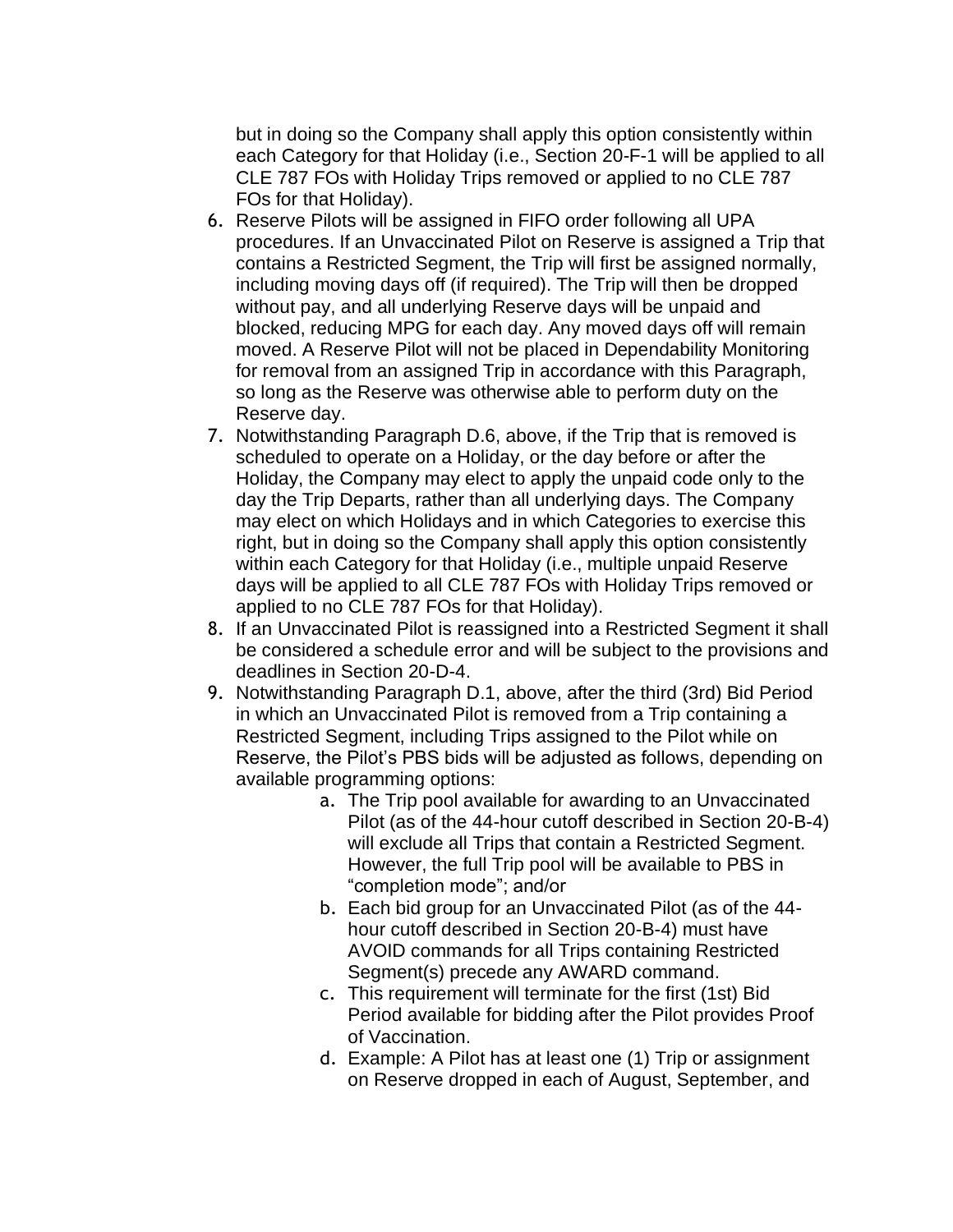January. PBS bids for March and beyond (and February if timing permits) will be adjusted as described above. If the Pilot provides Proof of Vaccination prior to the 44-hour cutoff described in Section 20-B-4, this requirement will not be applied to the Pilot's PBS bidding for that Bid Period or subsequent Bid Periods.

- 10.Temporary Duty Assignments into Categories with Restricted Segment(s)
	- a. Notwithstanding Section 8-G-3-b, if a Category with scheduled Trip(s) that include Restricted Segment(s) has insufficient Vaccinated Pilots in the Category to cover all scheduled flying, the Company may deny awards to any or all Unvaccinated Pilots when awarding TDY assignments into the Category.
- 11.Effective Date of Paragraph D
	- a. The provisions of Paragraph D.4.a and Paragraph D.6 (specifically, blocking schedules with a DNF or similar code) shall become effective with the August 2021 Bid Period.
	- b. As applied to destinations identified as Vaccine Destinations in accordance with Paragraph D.12.a, the provisions of Paragraph D shall become effective with the August 2021 Bid Period, including Trips that carry-in to the August 2021 Bid Period.
	- c. The trade restrictions outlined in Paragraph D.3, above, are subject to completion of programming. Until programming is completed, the Section 20-D-4 error process shall be applied to trades into Trips that include Restricted Segment(s).
- 12.The scheduling provisions of this Paragraph D shall apply to all Flight Segments operating into destinations for which vaccinations have been required by local law for entry or destinations identified as Vaccine Destinations, herein "Restricted Segment(s)".
	- a. A "Vaccine Destination" is a destination which has been identified by either Party as necessary to limit operations to those destinations only to Vaccinated Pilots. Agreement to designate a destination as a Vaccine Destination or remove a destination from such designation shall not be unreasonably withheld. If there is no agreement, the issue shall be resolved through the expedited process included in Paragraph D.12.c, below.
	- b. When determining whether a destination should be designated or removed from designation as a Vaccine Destination, the following factors should be considered (but a destination need not satisfy all such factors):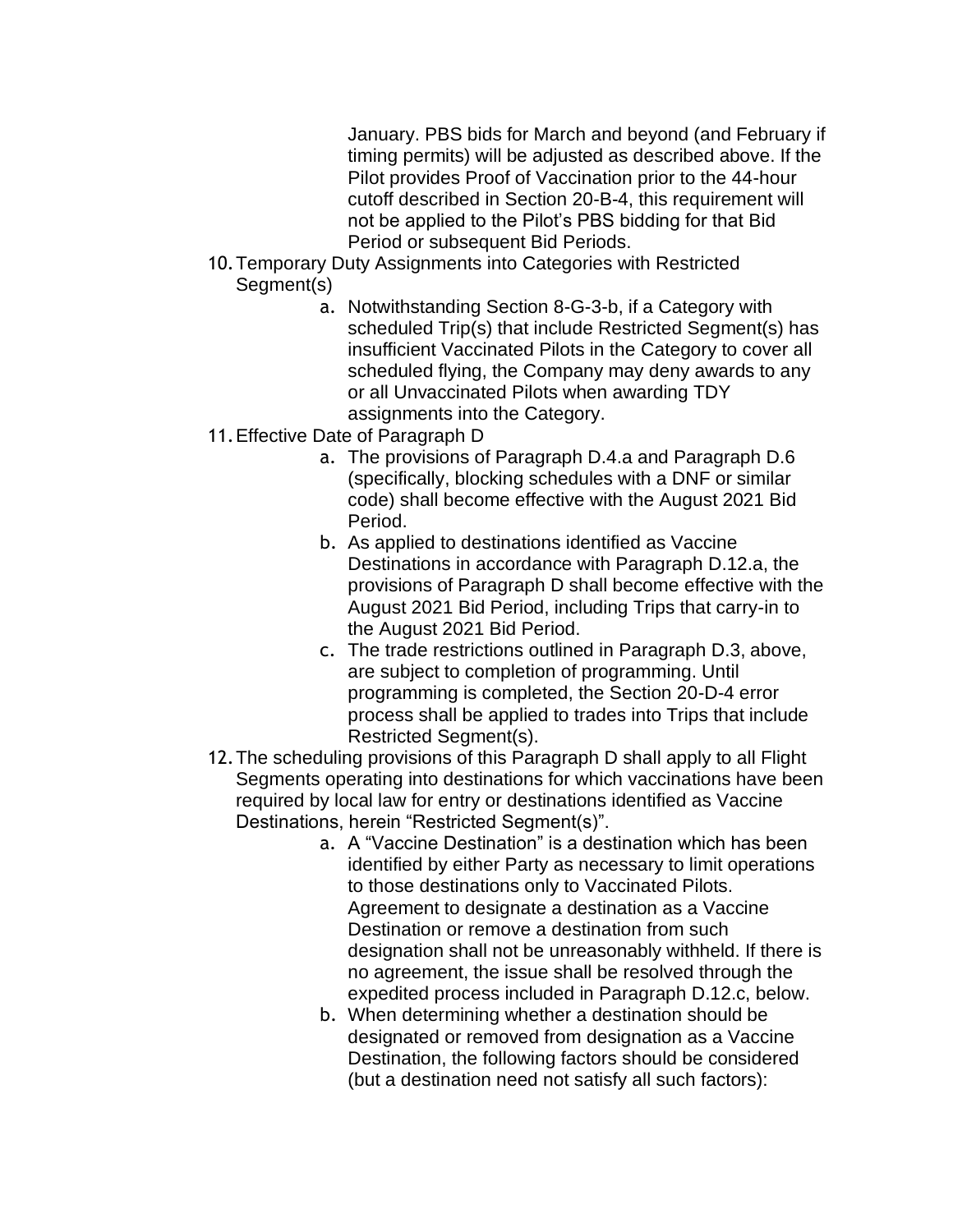- i. COVID infection rates are high or a higher risk COVID variant has been identified;
- ii. Vaccinated Pilots would be able to layover at an approved or equivalent hotel (as opposed to a government-mandated hotel or facility);
- iii. The government has determined that the whole crew (including flight attendants, as applicable) would be required to be quarantined or otherwise restricted in their hotel as a result of some of the crew not being fully vaccinated;
- iv. The local medical infrastructure is overwhelmed due to COVID; or
- v. If Vaccinated Pilots would not need to be COVID tested, either prior to departure or upon arrival at the destination.
- c. Should the Parties disagree on the designation or removal of a destination as a Vaccine Destination, the dispute shall be resolved by a neutral arbitrator. The Parties shall maintain a list of arbitrators selected for this purpose and shall utilize the first (1st) available date/time to convene such a hearing. To the extent possible, the hearing will be held within seventy-two (72) hours. The arbitration hearing shall be conducted on an expedited basis consistent with the procedures set forth in Section 18-B-6 a.
	- i. Once determined by arbitration, such determination shall not be challengeable by arbitration for at least two (2) complete Bid Periods.

This Letter of Agreement shall become effective upon signing and shall continue in effect until the effective date of a written notice of termination served upon the other party no less than thirty (30) days prior to the proposed effective date, except that the Association may only terminate this Letter of Agreement effective no earlier than the day after the last day of the December 2022 Bid Period. Regardless of the effective date of the termination, Paragraph C "Adverse Reactions to COVID Vaccination" shall run concurrent with Section 25, Duration of the Basic Agreement and any Pilot who received their first vaccination dose prior to the effective date of the termination shall still be entitled to compensation under the terms of this Agreement.